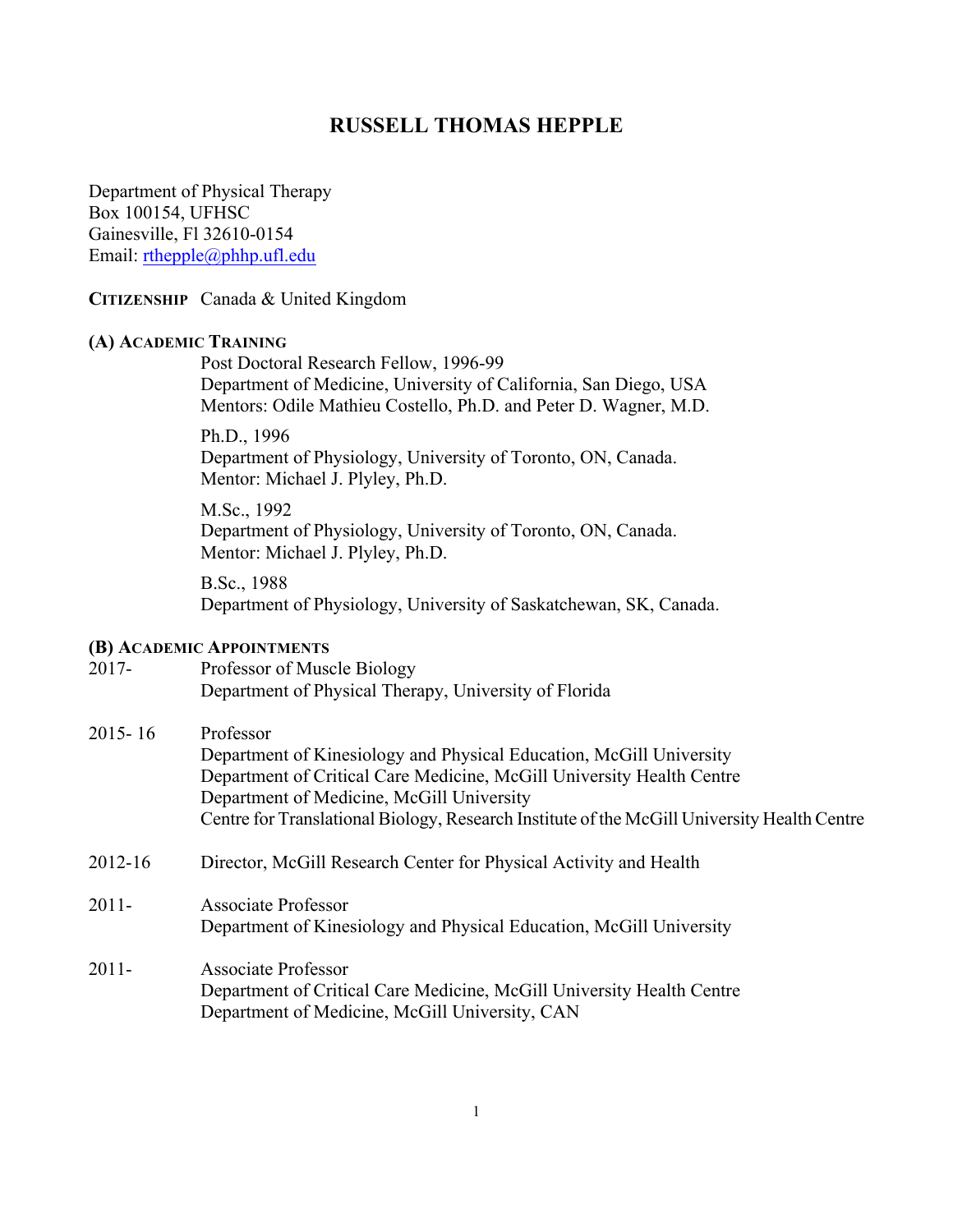| 2005-2010 | <b>Associate Professor</b><br>Faculty of Kinesiology, University of Calgary, CAN                                     |
|-----------|----------------------------------------------------------------------------------------------------------------------|
|           | Associate Professor<br>Faculty of Medicine, Department of Physiology & Pharmacology,<br>University of Calgary, CAN   |
| 1999-2005 | <b>Assistant Professor</b><br>Faculty of Kinesiology, University of Calgary, CAN                                     |
|           | <b>Assistant Professor</b><br>Faculty of Medicine, Department of Physiology & Biophysics, University of Calgary, CAN |
| 1992-95   | Sessional Instructor<br>School of Physical and Health Education, University of Toronto, CAN.                         |

# **(C) PUBLICATIONS:**

Names of authors underlined indicate trainees under R.T. Hepple's supervision. Published Manuscripts:

- **1. R.T. Hepple** A new measurement of tissue capillarity: the capillary-to-fibre perimeter exchange index. *Canadian Journal of Applied Physiology* 22(1): 11-22, 1997. PMID: 9018404
- 2. **R.T. Hepple**, S.L.M. MacKinnon, S.G. Thomas, J.M. Goodman, and M.J. Plyley. Quantitating the capillary supply and the response to resistance training in older men. *Pflügers Archive European Journal of Physiology* 433: 238-244, 1997. PMID: 9064638
- 3. **R.T. Hepple**, S.L.M. MacKinnon, S.G. Thomas, J.M. Goodman, and M.J. Plyley. Resistance and aerobic training in older men: effects on  $VO<sub>2peak</sub>$  and the capillary supply to skeletal muscle. *Journal of Applied Physiology* 82(4): 1305-1310, 1997. PMID: 9104869
- 4. **R.T. Hepple**, P.J. Agey, L. Hazelwood, J.M. Szewczak, R.E. MacMillen, and O. Mathieu-Costello. Increased capillarity in leg muscle of finches living at altitude. *Journal of Applied Physiology* 85(5): 1871-1876, 1998. PMID: 9804593
- 5. **R.T. Hepple**, T.L. Babits, M.J. Plyley and J.M. Goodman. Dissociation of maximum vascular conductance and VO2max among highly-trained athletes. *Journal of Applied Physiology* 87(4): 1368-1372, 1999. PMID: 10517765
- 6. **R.T. Hepple**, P.P. Liu, M.J. Plyley, and J.M. Goodman. Oxygen uptake kinetics during exercise in chronic heart failure: influence of peripheral vascular reserve. *Clinical Science* 97: 569-577, 1999. PMID: 10545307
- 7. Hogan, M.C., Kohin, S., Stary, C.M., and **R.T. Hepple**. Rapid force recovery in skeletal muscle following ischemia is dependent on O2 availability. *Journal of Applied Physiology* 87(6): 2725- 2729, 1999. PMID: 10601171
- 8. **R.T. Hepple.** Skeletal muscle: microcirculatory adaptation to metabolic demand. *Medicine and Science in Sports and Exercise* 32(1): 117-123, 2000. PMID: 10647538
- 9. Richardson, R.S., C.A. Harms, B. Grassi, and **R.T. Hepple**. Skeletal muscle: master or slave of the cardiovascular system? *Medicine and Science in Sports and Exercise* 32(1): 89-93, 2000. PMID: 10647534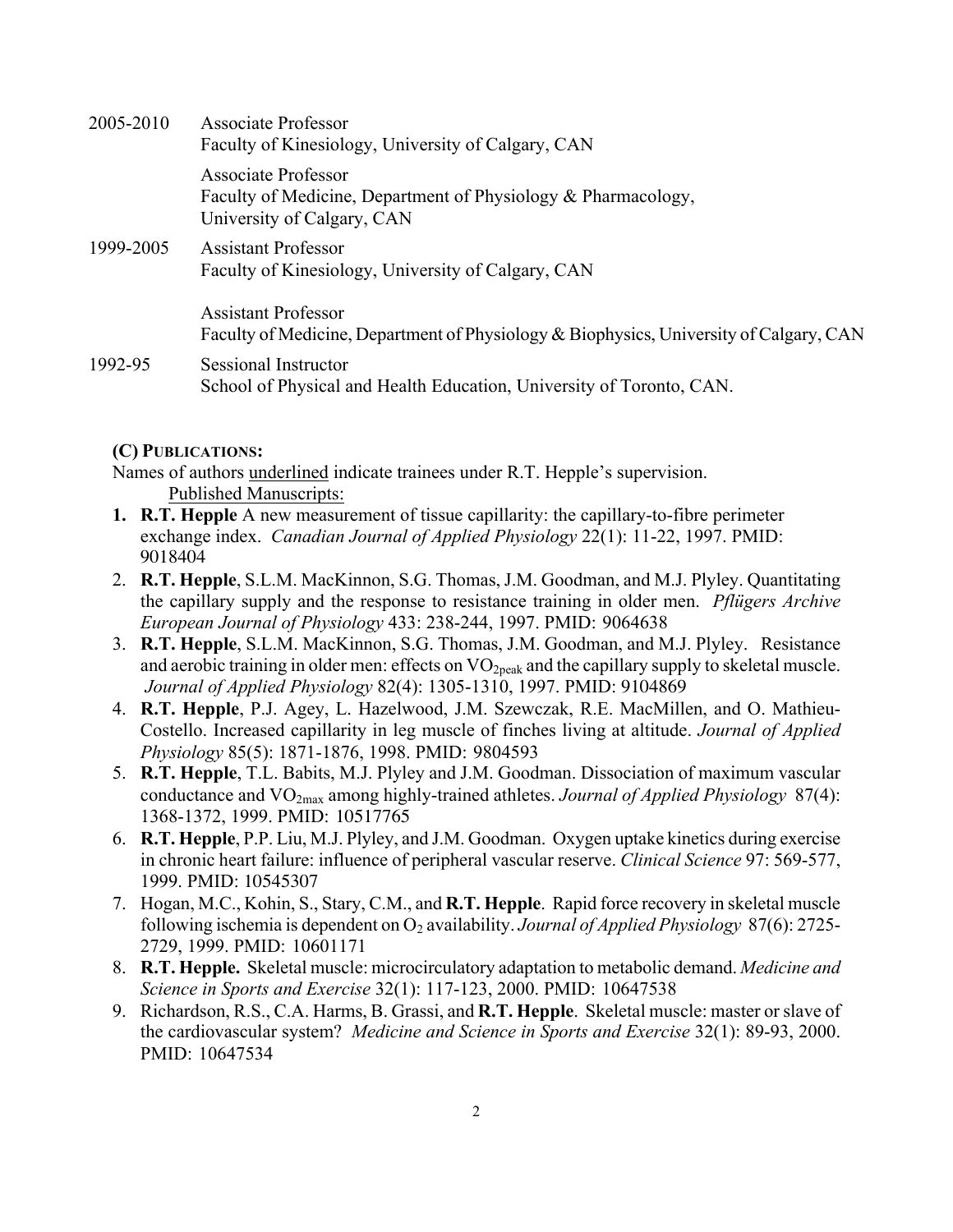- 10. **R.T. Hepple**, M.C. Hogan, C. Stary, D.E. Bebout, O.Mathieu-Costello and P.D. Wagner. Structural basis of muscle O<sub>2</sub> diffusing capacity: evidence from muscle function *in situ. Journal of Applied Physiology* 88: 560-566, 2000. PMID: 10658023
- 11. **R.T. Hepple** and O. Mathieu-Costello. Estimating the size of the capillary-to-fiber interface in skeletal muscle: A comparison of methods. *Journal of Applied Physiology* 91(5): 2150-2156, 2001. PMID: 11641356
- 12. **R.T. Hepple** .The role of O<sub>2</sub> supply in muscle fatigue. *Canadian Journal of Applied Physiology* 27(1): 56-69, 2002. (Published proceedings of 2000 Canadian Society for Exercise Physiology Annual Meeting). PMID: 11880691
- 13. Mathieu-Costello, O. and **R.T. Hepple**. Assessment of muscle structural capacity for oxygen flux from capillary to fiber mitochondria: Comparative perspectives and plasticity. *Exercise and Sport Sciences Reviews* 30(2): 80-84, 2002. (Invited Review) PMID: 11991542
- 14. **R.T. Hepple**, J.L. Hagen and D.J. Krause. Oxidative capacity interacts with oxygen delivery to determine VO2max in rat skeletal muscles *in situ*. *Journal of Physiology* 541.3: 1003-1012, 2002. PMID: 12068058
- 15. **R.T. Hepple,** J.L. Hagen, D.J. Krause, and C.C. Jackson. Aerobic power declines with aging in rat skeletal muscles perfused at matched convective O<sub>2</sub> delivery. *Journal of Applied Physiology* 94: 744-751, 2003*.* PMID: 12391069
- 16. **R.T. Hepple,** C.M. Stary, S. Kohin, P.D. Wagner and M.C. Hogan. No effect of trans sodium crocetinate on maximal  $O_2$  conductance in canine skeletal muscle under moderately hypoxic conditions. *Respiration Physiology & Neurobiology* 134: 239-246, 2003. PMID: 12660103
- 17. **R.T. Hepple**, D.J. Krause, J.L. Hagen, and C.C. Jackson. VO<sub>2max</sub> is unaffected by altering the temporal pattern of stimulation frequency in rat hindlimb *in situ. Journal of Applied Physiology*  95: 705-711, 2003. PMID: 12704088
- 18. J.M. LaMothe, **R.T. Hepple**, and R.F. Zernicke. Bone adaptation with aging and long-term caloric restriction in Fischer 344 X Brown Norway F1-hybrid rats. *Journal of Applied Physiology* 95: 1739-1745, 2003. PMID: 12807893
- 19. **R.T. Hepple.** Sarcopenia--A Critical Perspective. *Science of Aging Knowledge Environment*  2003, 46: pe31, 2003 (http://sageke.sciencemag.org/cgi/content/full/sageke;2003/46/pe31). PMID: 14627844
- 20. **R.T. Hepple**, K.D. Ross, and A.B. Rempfer. Fiber atrophy and hypertrophy in skeletal muscles of late middle aged Fischer 344 X Brown Norway F1-hybrid rats. *Journals of Gerontology Biological Sciences* 59A(2): 108-117, 2004*.* PMID: 14999023
- 21. **R.T. Hepple** and J.E. Vogell. Anatomic capillarization is maintained in relative excess of fiber oxidative capacity in some skeletal muscles of late middle aged rats. *Journal of Applied Physiology* 96: 2257-2264, 2004. PMID: 14966023
- 22. J.L. Hagen, D.J. Krause, D.J. Baker, M. Fu, M.A. Tarnopolsky, and **R.T. Hepple**. Skeletal muscle aging in F344BN F1-hybrid rats: I. Mitochondrial dysfunction contributes to the ageassociated reduction in VO2max. *Journals of Gerontology Biological Sciences* 59A(11): 1099- 1110, 2004*.* PMID: 15602055
- 23. **R.T. Hepple,** J.L. Hagen, D.J. Krause, and D.J. Baker. Skeletal muscle aging in F344BN F1 hybrid rats: II. Improved contractile economy in senescence helps compensate for reduced ATP generating capacity. *Journals of Gerontology Biological Sciences* 59A(11): 1111-1119, 2004*.* PMID: 15602056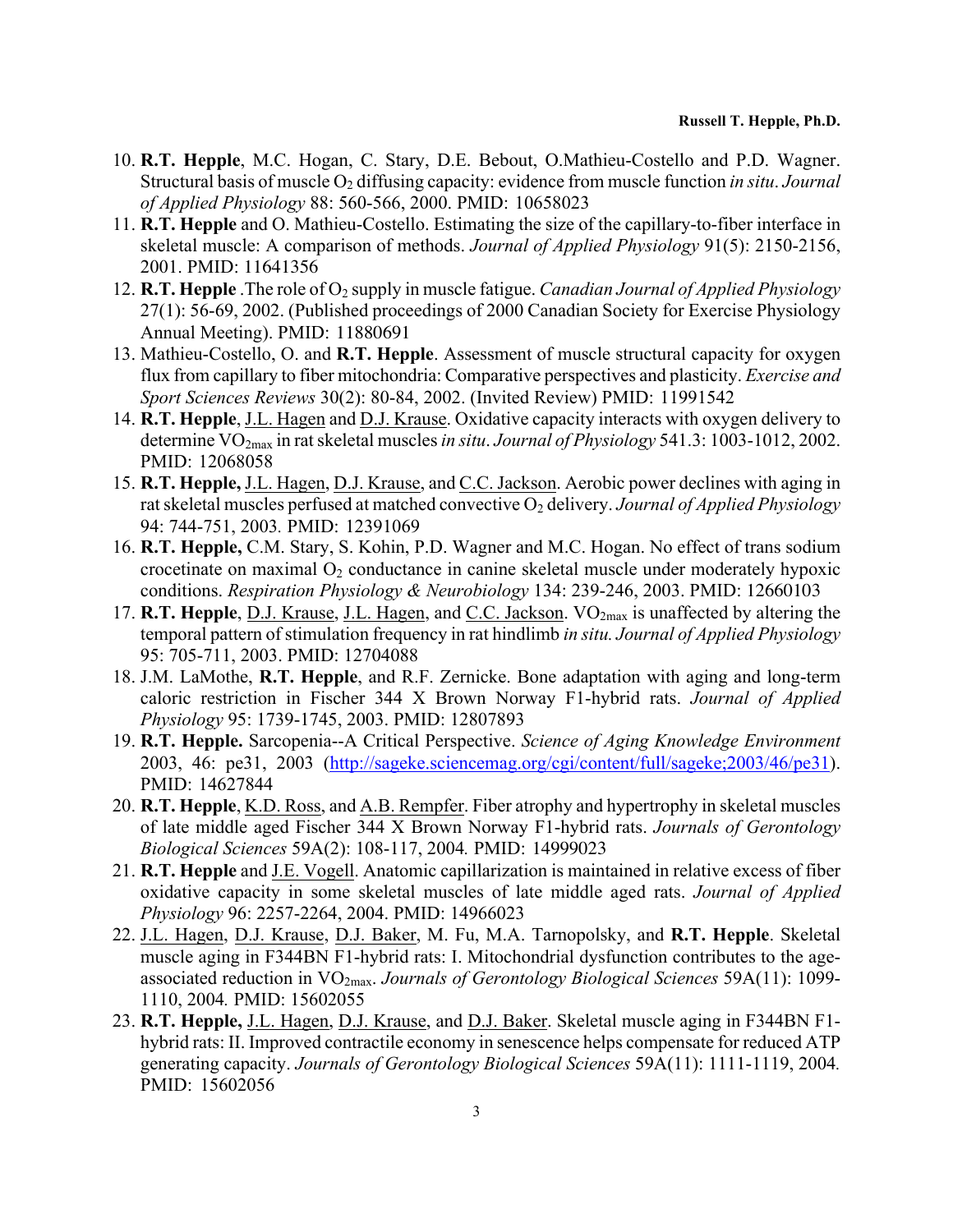- 24. **R.T. Hepple**, D.J. Baker, J.J. Kaczor and D.J. Krause. Long-term caloric restriction abrogates the age-related decline in skeletal muscle aerobic function. *The FASEB Journal* 19(10): 1320- 1322, 2005. PMID: 15955841
- 25. D.J. Baker and **R.T. Hepple**. Utility of a Pump-perfused Rat Hindlimb Preparation for Research in the Exercise Sciences. Proceedings from the 2003 Canadian Society for Exercise Physiology Meeting. *Canadian Journal of Applied Physiology* 30(5): 576-590, 2005. PMID: 16293905
- 26. D.J. Krause, J.L. Hagen, C.A. Kindig and **R.T. Hepple**. NOS inhibition reduces the O<sub>2</sub> cost of contractions in pump-perfused rat hindlimb muscles: Effects are independent of convective  $O_2$ delivery. *Experimental Physiology* 90.6: 889-900, 2005. PMID: 16123049
- 27. **R.T. Hepple**. Dividing to keep muscle together: The role of satellite cells in aging skeletal muscle. *Science of Aging Knowledge Environment* 2006 (3): pe3, 2006. (http://sageke.sciencemag.org/cgi/content/full/2006/3/pe3). PMID: 16421381
- 28. **R.T. Hepple**, D.J. Baker, M. McConkey, T. Murynka and R. Norris. Caloric restriction protects mitochondrial function with aging in skeletal and cardiac muscles. *Rejuvenation Research* 9(2): 219-222, 2006. PMID: 16706647
- 29. D.J. Baker, D.J. Krause, R.A. Howlett and **R.T. Hepple**. Nitric oxide synthase inhibition reduces the  $O<sub>2</sub>$  cost of force development and spares high energy phosphates following contractions in pump-perfused rat hindlimb muscles. *Experimental Physiology* 91.3: 581-589, 2006. PMID: 16469818
- 30. D.J. Baker, A.C. Betik, D.J. Krause, and **R.T. Hepple**. No decline in skeletal muscle oxidative capacity with aging in long-term caloric restricted rats: effects are independent of mtDNA integrity. *Journals of Gerontology Biological Sci*ences 61A: 675-684, 2006. PMID: 16870628
- 31. D.J. Baker and **R.T. Hepple**. Elevated caspase and AIF signaling correlates temporally with progression of sarcopenia in male F344BN rats. *Experimental Gerontology* 41: 1149-1156, 2006. PMID: 17029665
- 32. J.S. Vantanajal, J.C. Ashmead, T.J. Anderson, **R.T. Hepple** and M.J. Poulin. Differential sensitivities of cerebral and brachial blood flow to hypercapnia in humans. *Journal of Applied Physiology* 102: 87-93, 2007. PMID: 17023571
- 33. A.C. Betik and **R.T. Hepple**. Determinants of VO2max Decline with Aging: An Integrated Perspective. *Applied Physiology, Nutrition and Metabolism* 33(1): 130-140, 2008. PMID: 18347663
- 34. A.C. Betik, D.J. Baker, D.J. Krause, M.J. McConkey, and **R.T. Hepple**. Exercise training in late middle aged male F344BN rats improves skeletal muscle aerobic function. *Experimental Physiology* 93.7: 863-871, 2008. PMID: 18356556
- 35. Z.W. Westerbrook, **R.T. Hepple**, and R.F. Zernicke. Effects of Aging and Caloric Restriction on Bone Structure and Mechanical Properties. *Journals of Gerontology Biological Sci*ences 63(11): 1131-1136, 2008. PMID: 19038827
- 36. **R.T. Hepple,** M. Qin, H. Nakamoto, and S. Goto. Caloric restriction optimizes the proteasome pathway with aging in rat plantaris muscle: implications for sarcopenia. *American Journal of Physiology Regulatory Integrative and Comparative Physiology* 295(4): R1231-1237, 2008. PMID: 18703409
- 37. **R.T. Hepple.** Why Eating Less Keeps Mitochondria Working in Aged Skeletal Muscle. *Exercise and Sport Sciences Reviews* (Invited Review) 37(1): 23-28, 2009. PMID: 19098521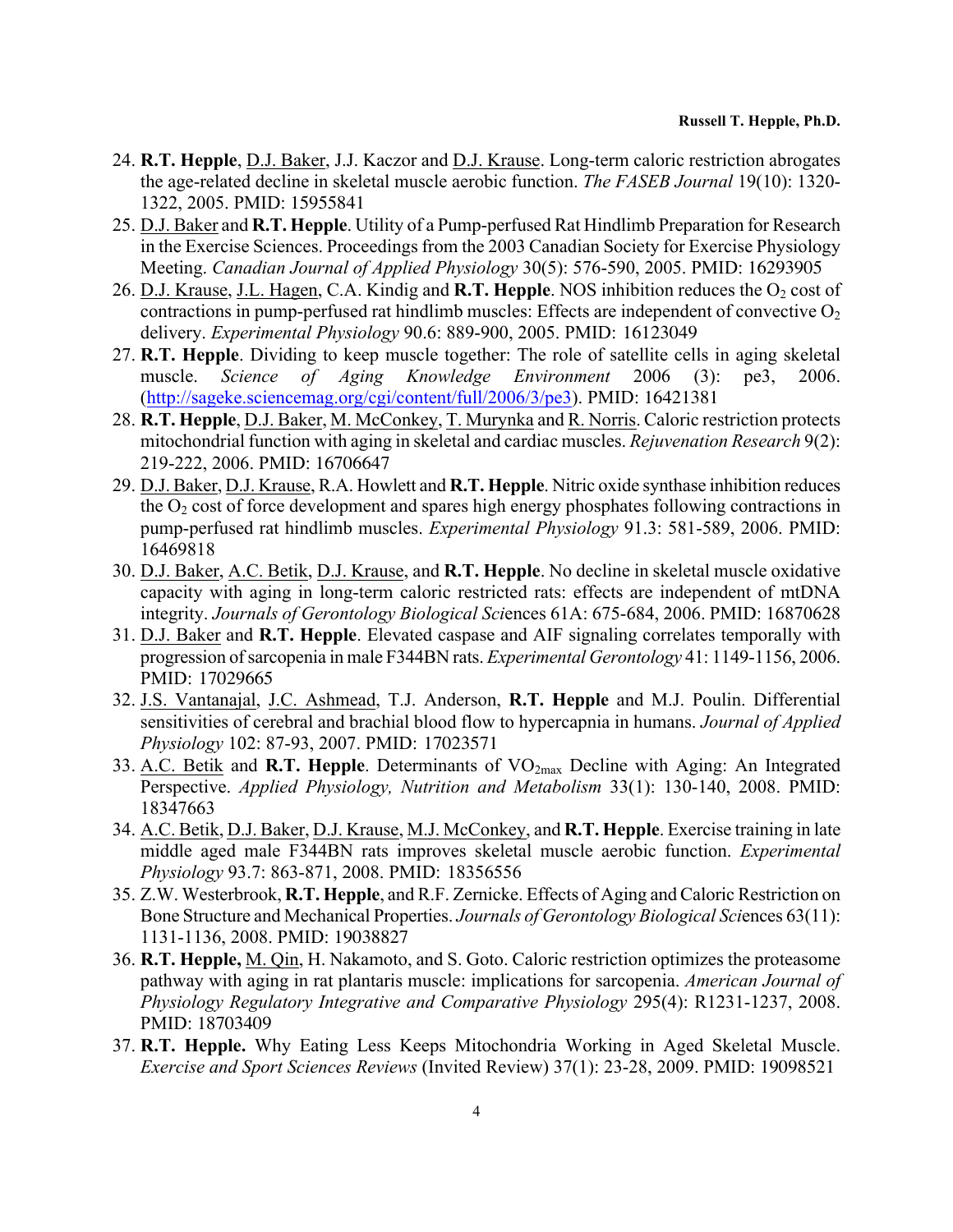#### **Russell T. Hepple, Ph.D.**

- 38. L. E. Wong, T. Garland Jr., S. Rowan, **R.T. Hepple**. Anatomic capillarization is elevated in medial gastrocnemius muscle of mighty mini mice. *Journal of Applied Physiology* 106(5): 1660- 1667, 2009. PMID: 19286572
- 39. A.C. Betik, M.M. Thomas, K.J. Wright, C.D. Riel and **R.T. Hepple**. Exercise training from late middle age to senescence does not attenuate the declines in skeletal muscle aerobic function. *American Journal of Physiology Regulatory Integrative and Comparative Physiology* 297(3): R744-755, 2009. PMID: 19571205
- 40. **R.T. Hepple**, R.A. Howlett, C.A. Kindig, C.M. Stary and M.C. Hogan. The O<sub>2</sub> cost of the timetension integral in isolated single myocytes during fatigue. *American Journal of Physiology Regulatory Integrative and Comparative Physiology* 298(4): R983-988, 2010. PMID: 20130224
- 41. M.M. Thomas, C. Vigna, A.C. Betik, A.R. Tupling, and **R.T. Hepple**. Initiating treadmill training in late middle age offers modest adaptations in  $Ca<sup>2+</sup>$  handling but enhances oxidative damage in senescent rat skeletal muscle. *American Journal of Physiology Regulatory Integrative and Comparative Physiology* 298(5): R1269-1278, 2010. PMID: 20200131
- 42. **R.T. Hepple**. Mitochondrial Protein Import in Aged Skeletal Muscle: Can Tom Still Do It? Invited Editorial Focus, *American Journal of Physiology Cell Physiology* 298(6): C1298- 1300, 2010. PMID: 20219952
- 43. E.E. Carter, M.M. Thomas, T. Murynka, S.L. Rowan, K.J. Wright, E. Huba, and **R.T. Hepple**. Slow Twitch Soleus Muscle is not Protected from Sarcopenia in Senescent Rats. *Experimental Gerontology* 45(9): 662-670, 2010. PMID: 20398745
- 44. M.M. Thomas, W. Khan, A.C. Betik, K.J. Wright, and **R.T. Hepple**. Initiating Exercise Training in Late Middle Age Minimally Protects Muscle Contractile Function and Increases Myocyte Oxidative Damage in Senescent Rats. *Experimental Gerontology* 45(11): 856-867, 2010. PMID: 20643203
- 45. M. Picard, D. Ritchie, K.J. Wright, M.M. Thomas, S.L. Rowan, T. Taivassalo, and **R.T. Hepple.** Mitochondrial Functional Impairment with Aging is Exaggerated in Isolated Mitochondria compared to Permeabilized Myofibers. *Aging Cell* 9(6): 1032-1046, 2010. PMID: 20849523
- 46. C. Tweedie, C. Romestaing, Y. Burelle, A. Safdar, M.A. Tarnopolsky, S.L. Britton, L. Koch, and **R.T. Hepple**. Lower Oxidative DNA Damage Despite Greater ROS Production in Muscles from Rats Selectively Bred for High Running Capacity. *American Journal of Physiology Regulatory Integrative and Comparative Physiology* 300(3): R544-553, 2011 (featured article by Editor). PMID: 21148474
- 47. M. Picard, T. Taivassalo, D. Ritchie, K.J. Wright, M.M. Thomas, C. Romestaing, and **R.T. Hepple.** Mitochondrial Structure and Function are Disrupted by Standard Isolation Methods. *PLoS One* 6(3): e18317, 2011. PMID: 21512578
- 48. S.L. Rowan, F.M. Purves-Smith, N.M. Solbak, and **R.T. Hepple**. Accumulation of Severely Atrophic Myofibers Marks the Acceleration of Sarcopenia in Slow and Fast Twitch Muscles. *Experimental Gerontology* 46(8): 660-669, 2011. PMID: 21513786
- 49. J. Murias, J. Kowalchuk, D. Ritchie, **R.T. Hepple**, T. Doherty and D. Paterson. Similar Adaptations in Capillarization and Citrate Synthase Activity in Response to Endurance Training in Older and Young Men. *Journal of Gerontology Biological Sciences* 66(9): 957- 964, 2011. PMID: 21715648
- 50. M. Picard, T. Taivassalo, G. Gouspillou, and **R.T. Hepple**. Mitochondria: Isolation, Structure, and Function. *Journal of Physiology* 589.18: 4413-4421, 2011. PMID: 21708903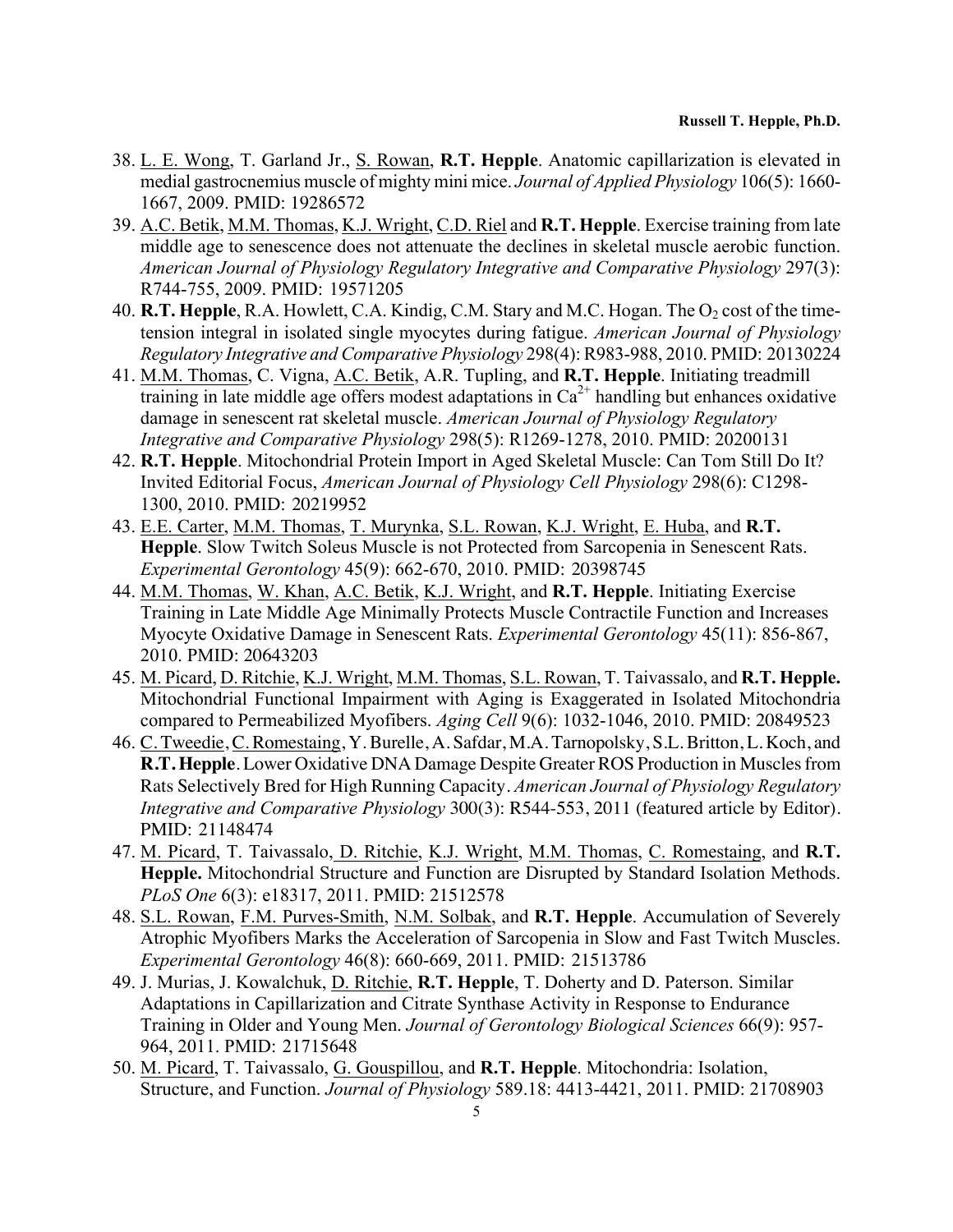- 51. M.M. Thomas, C. Vigna, A.C. Betik, A.R. Tupling, and **R.T. Hepple**. Cardiac Calcium Pump Inactivation and Nitrosylation in Senescent Rat Myocardium is not Attenuated by Long-term Treadmill Training. *Experimental Gerontology* 46(10): 803-810, 2011. PMID: 21763413
- 52. M. Picard, D. Ritchie, M.M. Thomas, K.J. Wright, and **R.T. Hepple.** Alterations in Intrinsic Mitochondrial Function with Aging are Fiber Type-specific and do not Explain Differential Atrophy between Muscles. *Aging Cell* 10(6): 1047-1055, 2011. PMID: 21933339
- 53. M. Picard, **R.T. Hepple**, and Y. Burelle. Mitochondrial Functional Specialization in Glycolytic and Oxidative Muscle Fibers: Tailoring the Organelle for Optimal Function. *American Journal of Physiology Cell Physiology.* 302(4): C629-641, 2012. PMID: 22031602
- 54. S.L. Rowan, K.A. Rygiel, F.M. Purves-Smith, N.M. Solbak, D.M. Turnbull and **R.T. Hepple**. Denervation Causes Fiber Atrophy and Myosin Heavy Chain Co-expression in Senescent Skeletal Muscle. *PLoS One* 7(1): e29082, 2012. PMID: 22235261
- 55. M. Picard, K.J. Wright, D. Ritchie, M.M. Thomas, and **R.T. Hepple.** Mitochondrial Function in Permeabilized Cardiomyocytes is Largely Preserved in the Senescent Rat Myocardium. *PLoS One* 7(8): e43003, 2012. PMID: 22912774
- 56. **R.T. Hepple**. Viewpoint: Muscle Atrophy is not always Sarcopenia. *Journal of Applied Physiology* 113(4): 677-679, 2012. PMID: 22518833
- 57. **R.T. Hepple**. Letter to the Editor: Treating Sarcopenia is Facilitated by an Understanding of its Cellular Basis. *Journal of Applied Physiology* 113(4): 685, 2012. PMID: 22896681
- 58. F.M. Purves-Smith, N.M. Solbak, S.L. Rowan, and **R.T. Hepple**. Severe Atrophy of Slow Fibers in Aging Muscle is Concealed by MHC Co-expression. *Experimental Gerontology* 47(12): 913-918, 2012. PMID: 22884852.
- 59. V.L. Johnsen, D.D. Belke, C.C. Hughey, D.S. Hittel, **R.T. Hepple**, L.G. Koch, S.L. Britton, and J. Shearer. Enhanced cardiac protein glycosylation (O-GlcNAc) of selected mitochondrial proteins in rats artificially selected for low running capacity. *Physiological Genomics* 45(1): 17-25, 2013. PMID: 23132757
- 60. G. Gouspillou, M. Picard, R. Godin, Y. Burelle and **R.T. Hepple**. Role of PGC-1α in denervation-induced atrophy in aged muscle: facts and hypotheses. *Longevity and Lifespan* 2: 13, 2013. PMID24472348
- 61. G. Gouspillou and **R.T. Hepple**. Facts and controversies in our understanding of how caloric restriction impacts the mitochondrion. *Experimental Gerontology* (Invited Review) 48(10): 1075-84, 2013. PMID: 23523973
- 62. M. Mofarrahi, Y. Guo, J.A. Haspel, A.M.K. Choi, E.C. Davis, G. Gouspillou, **R.T. Hepple**, R. Godin, Y. Burelle, and S.N. Hussain. Autophagic flux and oxidative capacity of skeletal muscles during acute starvation. *Autophagy* 9(10): 1604-20, 2013. PMID: 23955121
- 63. K.J. Wright, M.M. Thomas, A.C. Betik, D. Belke, and **R.T. Hepple**. Exercise Training Initiated in Late Middle Age Attenuates Fibrosis and Advanced Glycation End-product Accumulation in Senescent Rat Hearts. *Experimental Gerontology* 50(2): 9-18, 2014. PMID: 24280067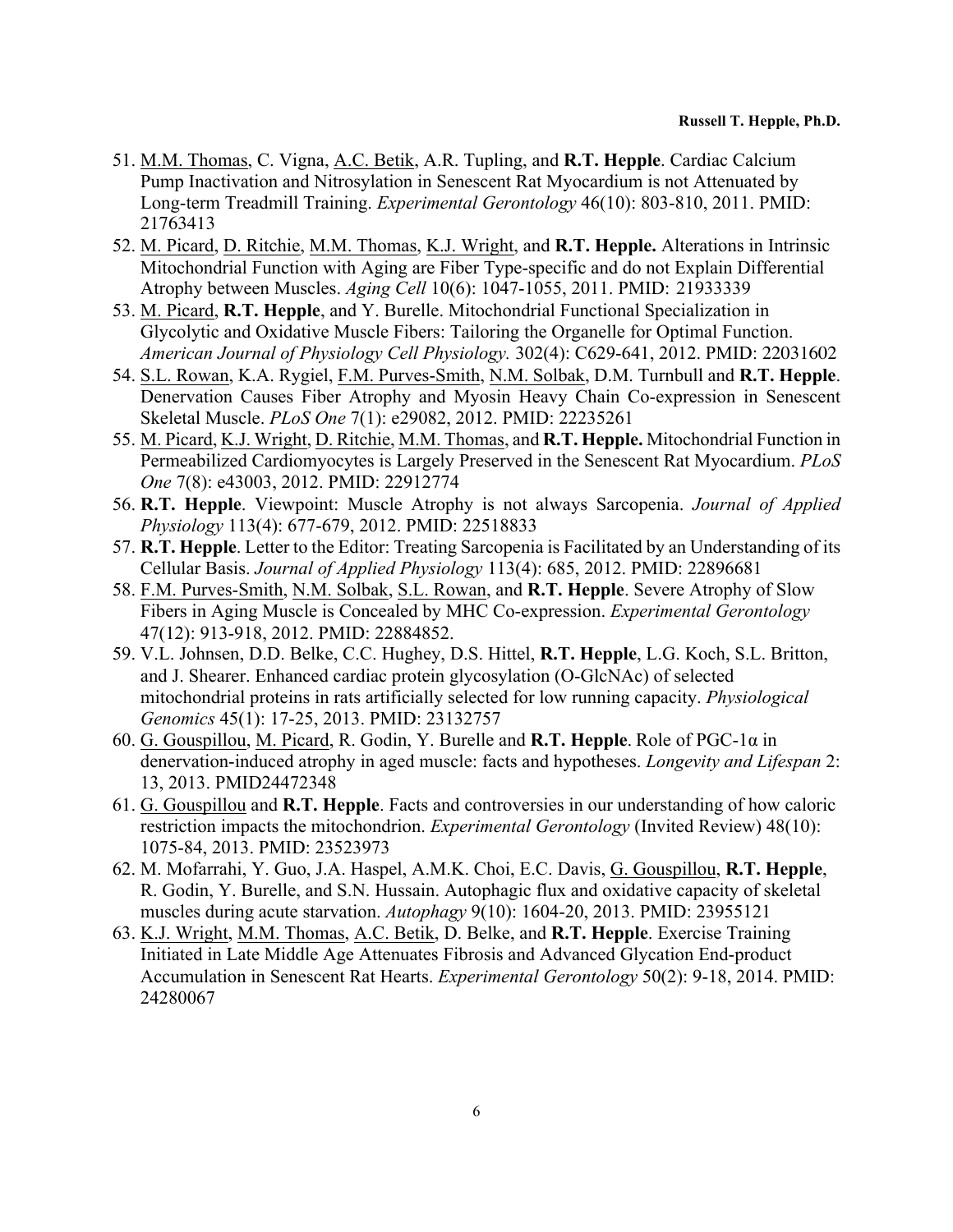- 64. G. Gouspillou, N. Sgarioto, S. Kapchinsky, F.M. Purves-Smith, B. Norris, C. Pion, S. Barbat-Artigas, F. Lemieux, T. Taivassalo, J.A. Morais, M. Aubertin-Leuhedre, and **R.T. Hepple**. Increased sensitivity to mitochondrial permeability transition and myonuclear translocation of endonuclease G in atrophied muscle of physically active older men. *The FASEB Journal* 28(4): 1621-33, 2014. PMID: 24371120
- 65. F.M. Purves-Smith, N. Sgarioto, and **R.T. Hepple**. Fiber typing in aging muscle. *Exercise and Sport Sciences Reviews* 42(2): 45-52, 2014 (Invited). PMID: 24508741
- 66. G. Gouspillou, N. Sgarioto, B. Norris, S. Barbat-Artigas, M. Aubertin-Leuhedre, J.A. Morais, Y. Burelle, T.Taivassalo, and **R.T. Hepple**. The relationship between muscle fiber typespecific PGC-1α content and mitochondrial content varies significantly between rodent models and humans. *PLoS One* 9(8): e103044, 2014*.* PMID: 25121500
- 67. **R.T. Hepple**. Mitochondrial Involvement and Impact in Aging Skeletal Muscle. *Frontiers in Aging Neuroscience* 6: 211, 2014 (Invited). PMID: 25309422
- 68. G. Gouspillou, C. Scheede-Bergdahl, S. Spendiff, F.M. Purves-Smith, B. Meehan, H. Mlynarski, E. Archer-Lahlou, N. Sgarioto, J. Rak, T. Taivassalo, **R.T. Hepple**\*, and R.T. Jagoe\*. Severe Mitochondrial Dysfunction Persists Two Months Following Chemotherapy in Mouse Skeletal Muscle. \*Dual senior author. *Scientific Reports* 5: 8717, 2015. PMID: 25732599
- 69. P. D. Neufer, M.M. Bamman, D.M. Muoio, C. Bouchard, D.M. Cooper, B.H. Goodpaster, F.W. Booth, W.M. Kohrt, R.E. Gerszten, M.P. Mattson, **R.T. Hepple**, W.E. Kraus, M.B. Reid, S.C. Bodine, J.M. Jakicic, J.L. Fleg, J.P. Williams, L. Joseph, M. Evans, P. Maruvad, M. Rodgers, M. Roary, A.T. Boyce, J.K. Drugan, J.I. Koenig, R.H. Ingraham, D. Krotoski, M. Garcia-Cazarin, J.A. McGowan, and M.R. Laughlin. Understanding the Cellular and Molecular Mechanisms of Physical Activity-induced Health Benefits. *Cell Metab*o*lism* 22(1): 4-11, 2015. PMID: 26073496
- 70. **R.T. Hepple** and C.L. Rice. Innervation and Neuromuscular Control in Ageing Skeletal Muscle. *The Journal of Physiology* 594.8: 1965-78, 2016 (Invited Review). PMID: 26437581
- 71. G.A. Power, F.C. Minozzo, S. Spendiff, M-E. Filion, Y. Konokhova, M. Purves-Smith, M. Aubertin-Leuhedre, C. Pion, J.A. Morais, W. Herzog, **R.T. Hepple**, T.Taivassalo, and D.E. Rassier. Reduction in single muscle fiber rate of force development with aging is not attenuated in world class older masters athletes. *American Journal of Physiology Cell Physiology* 310[4]: C318-27, 2016. PMID: 26632598
- 72. Y. Konokhova, S. Spendiff, N. MacMillan, S. Kapchinsky, C. Pilon, M. Aubertin-Leuhedre, J. Morais, R.T. Jagoe, **R.T. Hepple**, and T. Taivassalo. Failed upregulation of TFAM protein and mtDNA copy number in oxidatively deficient single fibers of chronic obstructive pulmonary disease locomotor muscle. *Skeletal Muscle* 18[6]: 10, 2016. PMID: 26893822
- 73. G.A. Power, M.D. Allen, K.J. Gilmore, D.W. Stashuk, T. Doherty, **R.T. Hepple**, T. Taivassalo, and C.L. Rice. Motor unit number and transmission stability in octogenarian world class athletes: can age-related deficits be out-run? *Journal of Applied Physiology*  121(4): 1013-1020, 2016. PMID: 27013605
- 74. **R.T. Hepple**. Altered Mitochondrial Function in Aging Cardiac and Skeletal Muscle. *Free Radical Biology & Medicine* 98: 177-86, 2016 (Invited Review). PMID: 27033952
- 75. G. D. Cartee, **R.T. Hepple**, M.M. Bamman and J.R. Zierath. Perspective: Exercise Promotes Healthy Aging of Skeletal Muscle. *Cell Metab.* 23(6): 1034-47, 2016 (Invited Review)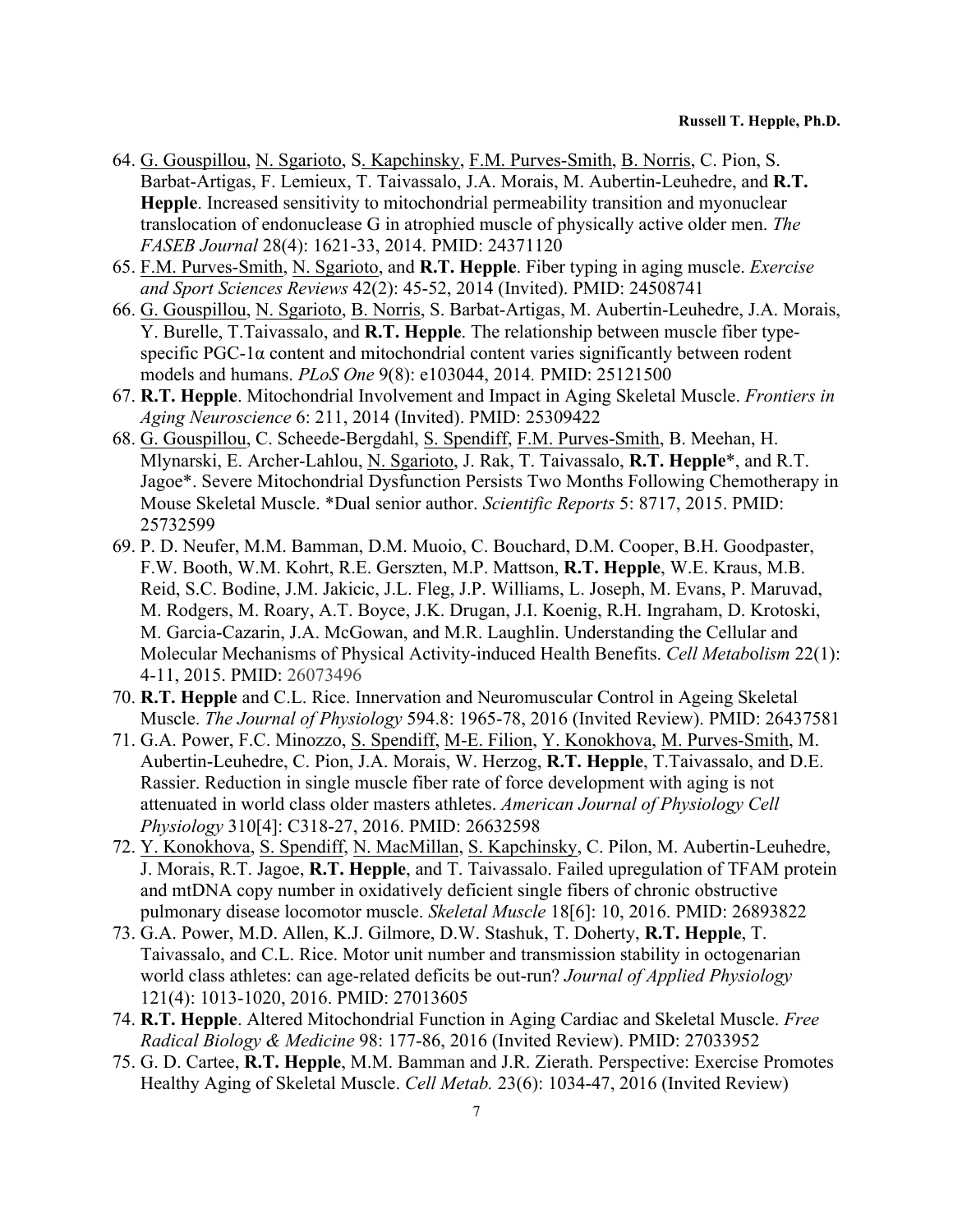PMID: 27304505

- 76. S. Aare, S. Spendiff, M. Vuda, D. Elkrief, A. Perez, Q.Wu, D. Mayaki, S.N. Hussain, S. Hettwer, and **R.T. Hepple**. Failed Reinnervation in Aging Skeletal Muscle. *Skeletal Muscle* 6(1): 29, 2016. PMID: 27588166.
- 77. F. St. Jean-Pelletier, C.H. Pion, J-P. Leduc-Gaudet, N. Sgarioto, I. Zovile, S. Barbat-Artigas, O. Reynaud, F. Alkaterji ,F.C. Lemieux, A. Grenon, P. Gudreau, **R.T. Hepple**, S. Chevalier, M. Belanger, J.A. Morais, M. Aubertin-Leuhedre, and G. Gouspillou. The impact of aging, physical activity, and pre-frailty on skeletal muscle phenotype, mitochondrial content and intramyocellular lipid in men. *Journal of Cachexia, Sarcopenia and Muscle* (In press). PMID: 27897402.
- 78. G. Gouspillou and **R.T. Hepple**. Mitochondria in skeletal muscle health, aging and diseases. Front Physiol. 7: 446, 2016. PMID: 27766080.
- 79. S. Spendiff, M. Vuda, S. Aare, T. Gove, G. Gouspillou, S. Kapchinsky, J. Morais, C. Pilon, M. Aubertin-Leuhedre, S. Hettwer, T. Taivassalo and **R.T. Hepple**. Denervation Drives Mitochondrial Dysfunction in Skeletal Muscle of Octogenarians. *The Journal of Physiology* 594.24: 7361-7379, 2016*.* PMID: 27619626
- 80. O. Falegan, H. Vogel, D. Hittel, L. Koch, S. Britton, **R.T. Hepple**, J. Shearer. High aerobic capacity mitigates changes in the plasma metabolic profile associated with aging. *J. Proteome Res.* In Press.

Book Chapters:

1. **R.T. Hepple**, Alterations in Mitochondria and their Impact in Aging Skeletal Muscle. pp. 135- 158. *In:* Sarcopenia – Age-Related Muscle Wasting and Weakness: Mechanisms and Treatments, Gordon Lynch (Editor), Springer Publishing, 2011.

Published Proceedings:

1. **R.T. Hepple**, J.L. Hagen, D.J. Krause and D.J. Baker. The role of impaired O<sub>2</sub> transfer from blood to muscle mitochondria in VO2max decline with aging. *In:* Scientific Proceedings from the 6th World Congress on Aging and Physical Activity, P. 19-24, Edited by G.R. Jones, A.W. Taylor and N.A. Ecclestone, ISBN 0-9688516-1-4, 2005.

Other:

1. **R.T. Hepple** (2007), "Muscle Mitochondrial Function and Biogenesis with Aging", *In:* Mitochondrial Biogenesis: Processes, Regulation, Functions and Disease, Edited by D.A. Hood, The Biomedical & Life Sciences Collection, Henry Stewart Talks Ltd, London (online at http://www.hstalks.com/?t=BL0151490-Hepple) (Invited)

Theses:

- 1. **Hepple, R.T.**  $VO<sub>2</sub>$  kinetics and peripheral blood flow in idiopathic heart failure and healthy sedentary subjects. M.Sc. Thesis, University of Toronto, 1992.
- 2. **Hepple, R.T.** Quantitating the capillary supply and the cardiorespiratory response to maximal exercise in older men: a training study. Ph.D. Dissertation, University of Toronto, 1996.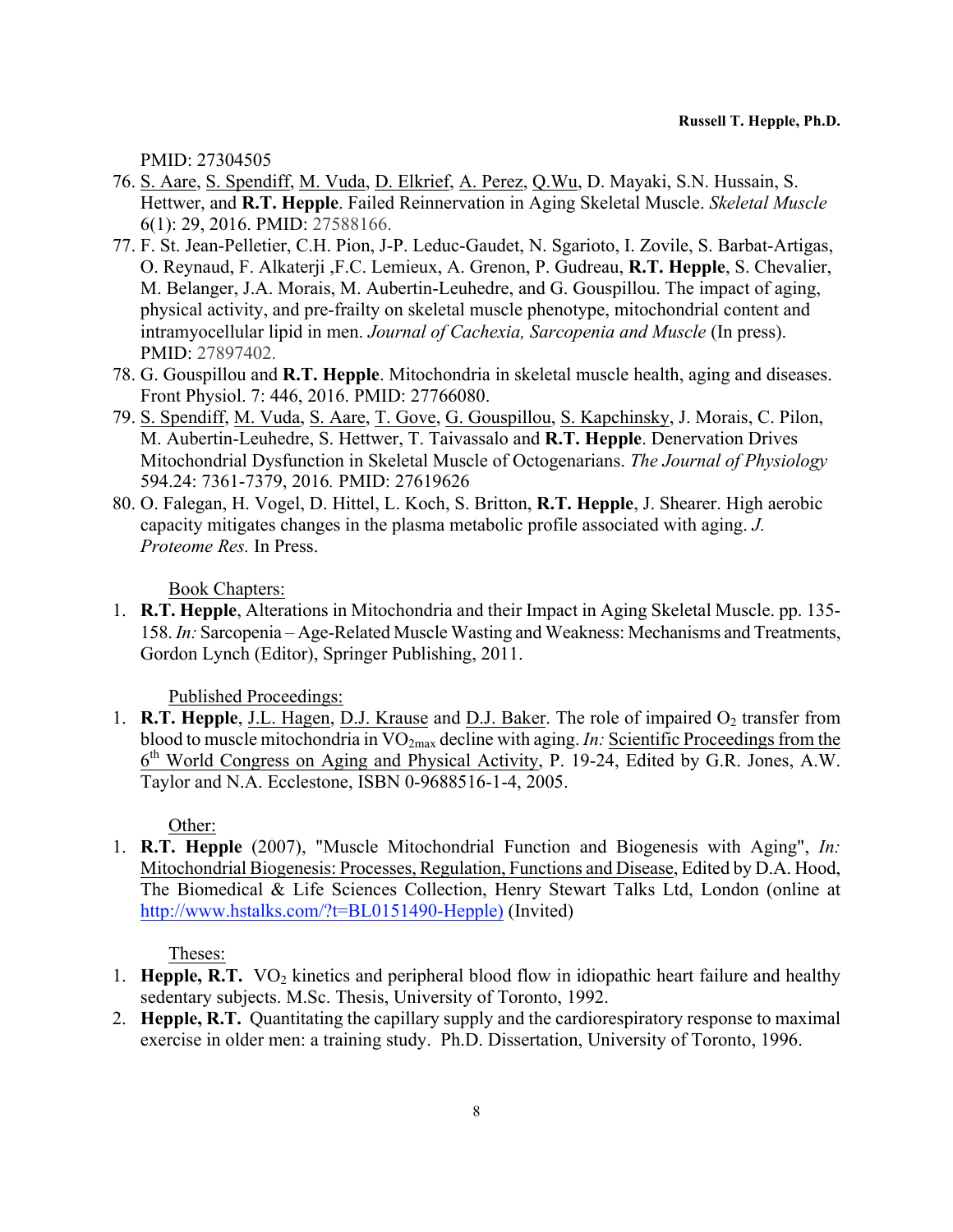#### **(D) AWARDS**

| 2014-16 | Nesbitt-McMaster Award for Excellence in Medicine and Surgery, Research           |
|---------|-----------------------------------------------------------------------------------|
|         | Institute of the McGill University Health Centre. \$5,000                         |
| 2013-14 | · FRQS Chercheur Boursiers – Senior; Une approche intégrative vers la             |
|         | compréhension et le traitement de l'atrophie musculaire due au vieillissement;    |
|         | \$40,000                                                                          |
| 2007-10 | AHFMR Senior Scholar; An Integrative Approach Towards Understanding the           |
|         | Mechanisms of Sarcopenia; \$995,000                                               |
| 2003    | Special Recognition Canadian Institutes of Health Research Institute of Aging New |
|         | Investigator Award (given to the top ranked applicant in the CIHR Open            |
|         | Competition in the field of research on aging); \$10,000                          |
| 2003-08 | Canadian Institutes of Health Research Institute of Aging New Investigator;       |
|         | \$250,000                                                                         |
| 2002-07 | Heart and Stroke Foundation of Canada New Investigator; \$250,000 (declined 2003- |
|         | 07 portion upon receiving CIHR award)                                             |

# **(E) GRANTS AND RESEARCH CONTRACTS:**

### **CURRENTLY HELD AS PI**

- 2013- ·Canadian Institutes of Health Research, Operating Grant: *Mechanisms of Motor Unit Protection by Exercise Training in Aging Muscle*; \$601,915 (2013-18; MOP125986)
- 2012- ·Canadian Institutes of Health Research, Operating Grant: *Relationship between Denervation, Mitochondrial Dysfunction, and Muscle Atrophy in Sarcopenia*; \$593,140 (2012-17; MOP119583)

### **PREVIOUSLY HELD -**

- 2009-13 ·Canadian Institutes of Health Research, Operating Grant: *Canadian Longitudinal Study of Aging Phase III: Initial Tracking and Comprehensive Cohorts.* Co-Investigator; no monetary value to R.T. Hepple
- 2012-13 ·Quebec Network for Research on Aging, Pilot Project Grant: Évaluation des effets d'une supplémentation en protéine combinée à un programme en résistance sur les caractéristiques corporelles et physiologiques au niveau musculaire chez des hommes âgées pré-frêles et non frêles. Co-investigator (PI: M. Aubertin-Leuhedre); \$15,000 (2012-13)
- 2012 ·Canadian Institutes of Health Research, Dissemination Event Grant to fund the symposium: *Skeletal Muscle Dysfunction in Critical Care Medicine*; Principal Investigator; \$25,000

·Quebec Network for Research on Aging, Pilot Project Grant: Caractérisations physiologiques et comparaison de la qualité musculaire chez des aînés sédentaires et très actifs. Co-investigator (PI: M. Aubertin-Leuhedre); \$14,400